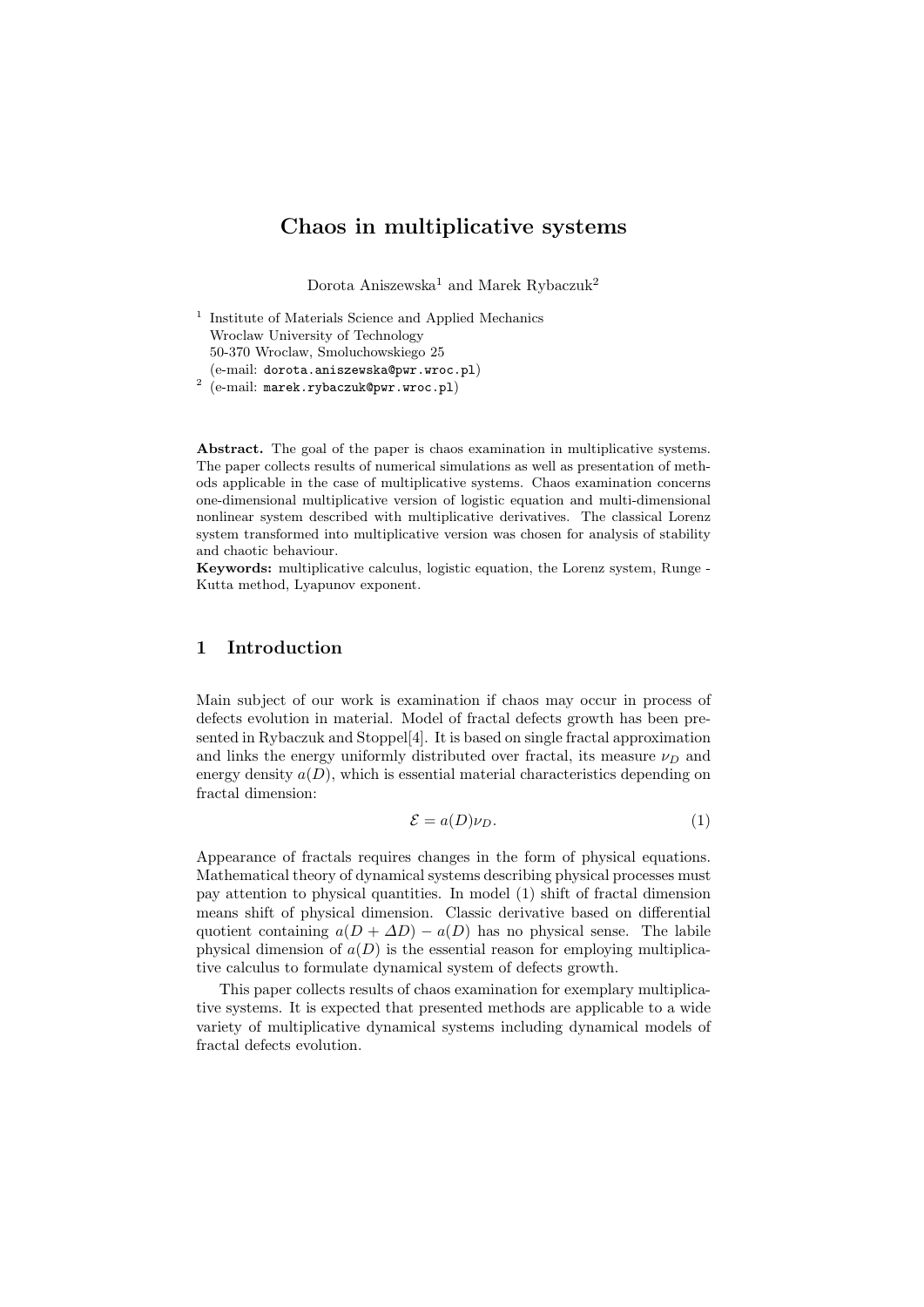2 Aniszewska and Rybaczuk

### 2 Multiplicative calculus

Multiplicative calculus has been presented in Volterra[5]. The differential multiplicative calculus has been restored in Rybaczuk[3], Rybaczuk and Stoppel[4]. Definition of the multiplicative derivative of function  $f(x)$  with respect to  $x$  follows as:

$$
\frac{\pi f(x)}{\pi x} = \lim_{\epsilon \to 0} \left\{ \frac{f(x(1+\epsilon))}{f(x)} \right\}^{\frac{1}{\epsilon}},\tag{2}
$$

where shift of independent variable x is multiplicative  $x \to x(1 + \epsilon)$ , therefore  $x \in \mathbb{R}_+$  and  $f(x) \in \mathbb{R}_+$ . In Rybaczuk[3] the generalized methods to examine equations comprising quantities with labile physical dimensions are presented. All notions and theorems of the classic differential calculus have their multiplicative counterparts. To assist further applications we present some of them.

If all subsequent multiplicative derivatives exist, multiplicative derivative of sum and product of functions  $f(x)$  and  $g(x)$  equals respectively:

$$
\frac{\pi f(x) + g(x)}{\pi x} = \frac{\pi f(x)}{\pi x} \frac{\frac{f(x)}{f(x) + g(x)}}{\pi x} \frac{\pi g(x)}{\pi x} \frac{\frac{g(x)}{f(x) + g(x)}}{\pi x} \tag{3}
$$

$$
\frac{\pi f(x)g(x)}{\pi x} = \frac{\pi f(x)}{\pi x} \frac{\pi g(x)}{\pi x} \tag{4}
$$

The formula for a complex function is more complicated:

$$
\frac{\pi f(g(x))}{\pi x} = \frac{\pi f(g)}{\pi g} \frac{\ln \frac{\pi f(x)}{\pi x}}{\pi g} = \frac{\pi g(x)}{\pi x} \frac{\ln \frac{\pi f(g)}{\pi g}}{\pi x}
$$
(5)

The function  $f(x)$  can have extrema in such points for which:

$$
\frac{\pi f(x)}{\pi x} = 1\tag{6}
$$

### 3 Lyapunov stability and Lyapunov exponent

Lyapunov type stability for system of multiplicative differential equations is introduced in Aniszewska and Rybaczuk[2] in details. In this paper it is summarized briefly.

Equilibria of system of autonomous multiplicative differential equations  $\frac{\pi x_j}{\pi t} = f_j(x_1, \ldots, x_n)$ , where  $j = 1, \ldots, n$  are obtained from:

$$
f_j(x_1,\ldots,x_n)=1.\tag{7}
$$

Solution close to fixed point  $\mathbf{x}_0 = (x_1^{(0)}, x_2^{(0)}, ..., x_n^{(0)})$  is described by small multiplicative shift  $\epsilon_i(t)$ :

$$
x_j(t) = x_j^{(0)} (1 + \epsilon_j(t)).
$$
 (8)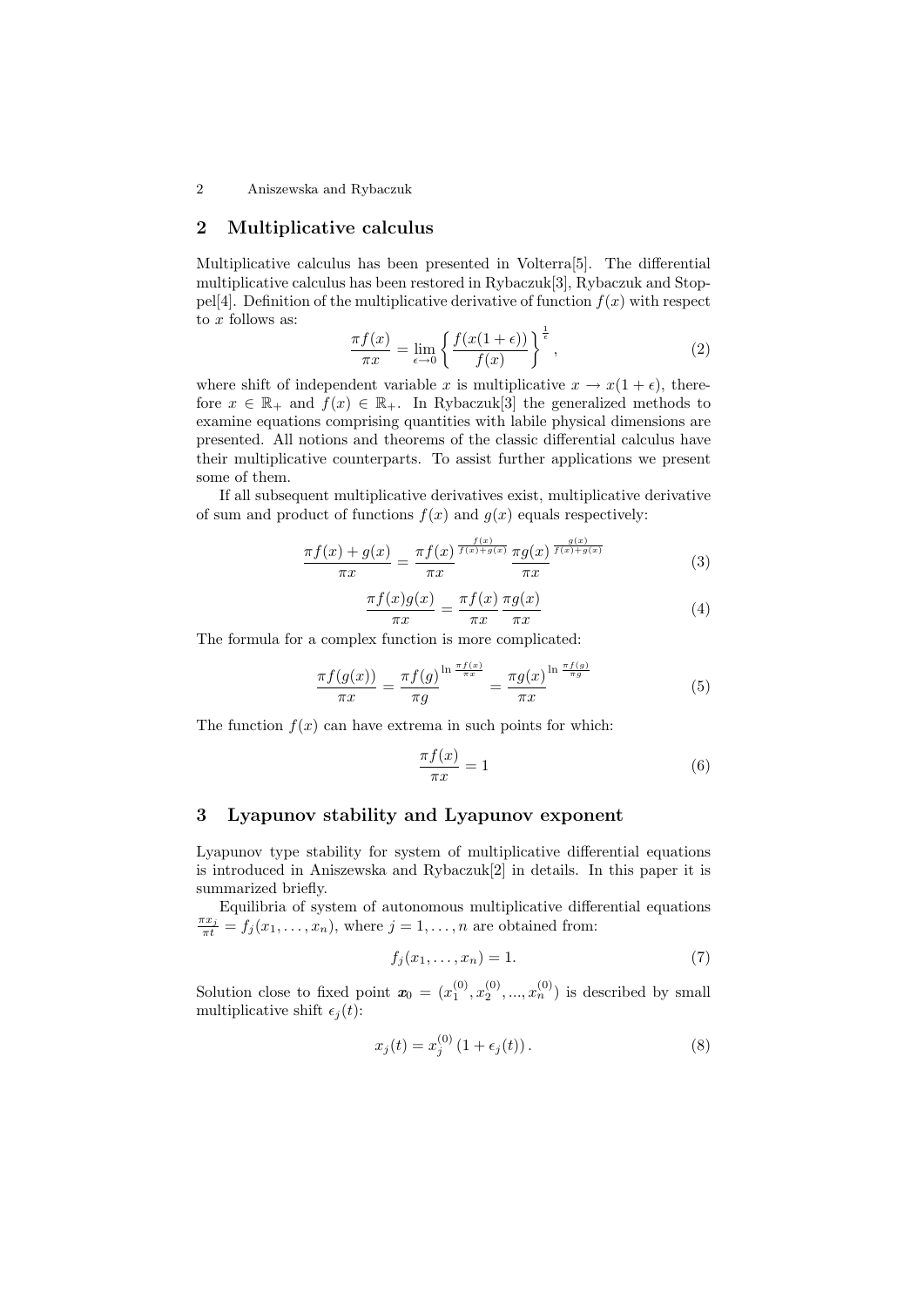Behaviour of derivative  $\frac{\pi \epsilon_j(t)}{\pi t}$  for long time determines if equilibrium  $x_0$  is stable. Calculation of multiplicative derivatives gives following result:

$$
\epsilon_j(t) = \epsilon_j^{(0)} t^{\lambda_j},\tag{9}
$$

where  $\epsilon_j^{(0)}$  is determined by initial conditions. Stability of fixed point  $x_0$  depends on eigenvalues of matrix  $\left[\ln \frac{\pi f_j(x_0)}{\pi x_k}\right]$ . For complex eigenvalue stability depends on their real part. If it is negative, for long time  $\epsilon_j(t) \to 0$  and  $x_0$ is stable. If it is positive, value of  $\epsilon_i(t)$  increases according to power function of time and  $x_0$  is unstable.

Divergence or convergence of trajectories with close starting points proceeds according to power of time  $\epsilon_j \approx \epsilon_j^{(0)} t^{\lambda}$ , therefore Lyapunov exponents for multiplicative dynamical system can be defined as:

$$
\lambda_j = \lim_{t \to \infty} \frac{1}{\ln t} \ln \frac{\epsilon_j}{\epsilon_j^{(0)}} \tag{10}
$$

and if at least one of them is positive, trajectory behaviour is chaotic.

# 4 Multiplicative logistic equation  $x_{2n} = rx^{1-x}$

The simplest systems employed to chaos examination are one-dimensional ones. Numerical simulations and calculation of Lyapunov exponent have been performed for multiplicative version of logistic equation, which can have a few forms. One of them follows as:

$$
x_{2n} = \exp(rx_n(1-x_n)),\tag{11}
$$

where  $n$  is a step number. In case of multiplicative system, shift of step must be multiplicative:  $n \to n(1 + \Delta n)$ , where  $\Delta n = 1$  for discrete system. Therefore following numbers of steps are calculated as  $2n$  equals  $1, 2, 4, 8, 16, \ldots$ This version of equation is analysed in details in Aniszewska and Rybaczuk[2]. In this paper we present another multiplicative version of the classical logistic equation, which has the form:

$$
x_{2n} = rx^{1-x} \tag{12}
$$

and for this equation chaos appears for certain range of r parameter values. Phase diagrams and step series for various r values are presented in Figures 1 and 2. For  $r = 2$  there are only two solutions and for  $r = 4$  chaotic behaviour appears. Bifurcation diagram is shown in Figure 3(a).

Calculation of Lyapunov exponent is based on two trajectories started from points with distance determined by small multiplicative shift  $\epsilon_0$ . When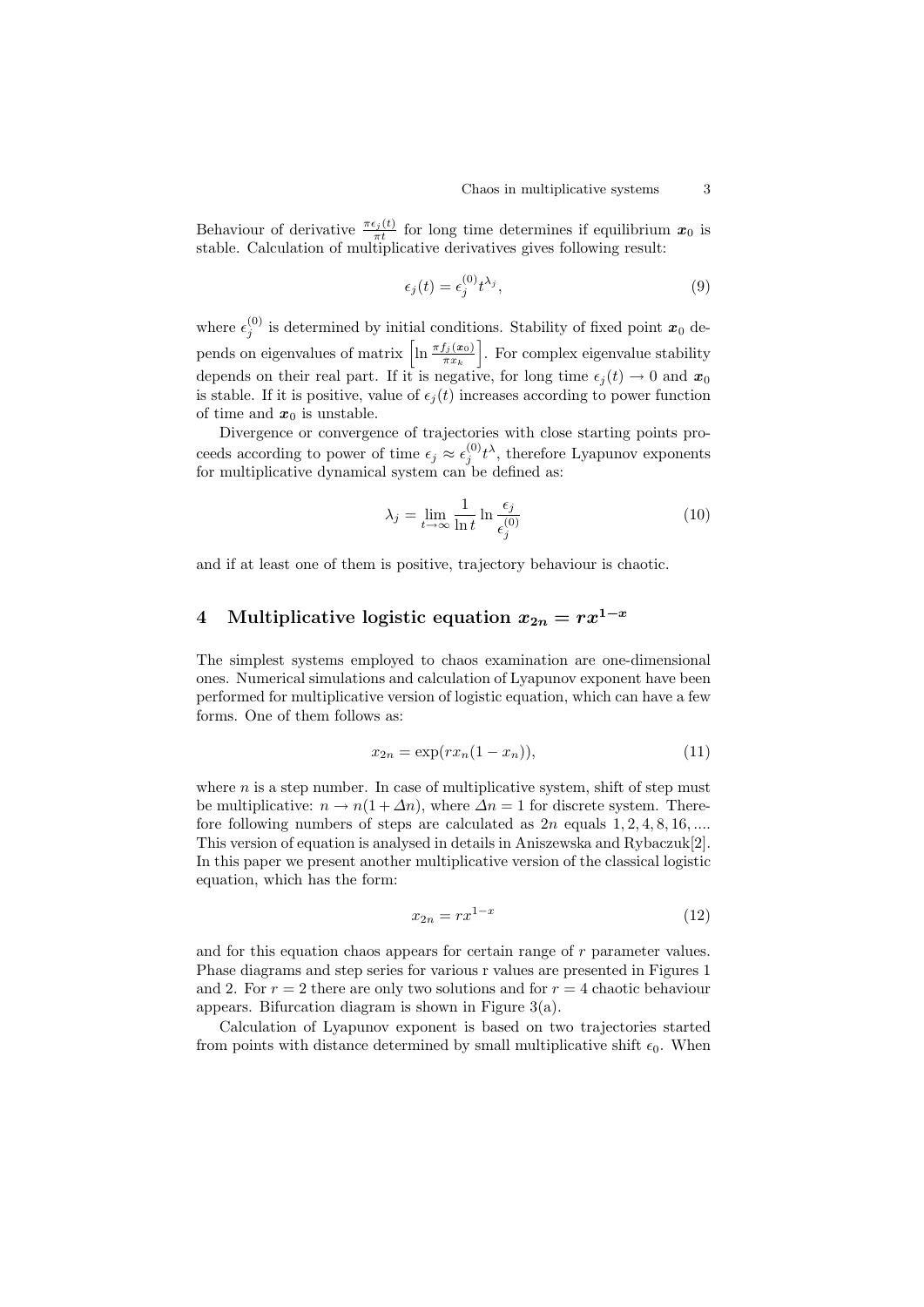

**Fig. 1.** Phase diagrams and step series of the multiplicative logistic equation  $x_{2n} =$  $rx^{1-x}$  for  $r=2$ .



**Fig. 2.** Phase diagrams and step series of the multiplicative logistic equation  $x_{2n}$  =  $rx^{1-x}$  for  $r=4$ .

in each k step multiplicative shift  $\epsilon_k$  between points is calculated, then for many steps we obtain value of Lyapunov exponent:

$$
\lambda = \frac{1}{\ln N} \sum_{k=1}^{N} \ln \frac{\epsilon_k}{\epsilon_0},\tag{13}
$$

where  $N$  is number of steps. Relationship between Lyapunov exponent and  $r$  parameter is presented in Figure 3(b).

Slighly different version of multiplicative logistic equation has the form  $x_{2n} = (rx)^{1-x}$ . Its behaviour its similar, but chaos appears for other range of  $\boldsymbol{r}$  values. Bifurcation diagram for this version is presented in Figure 4(a) and relationship between Lyapunov exponent and r parameter is shown in Figure 4(b).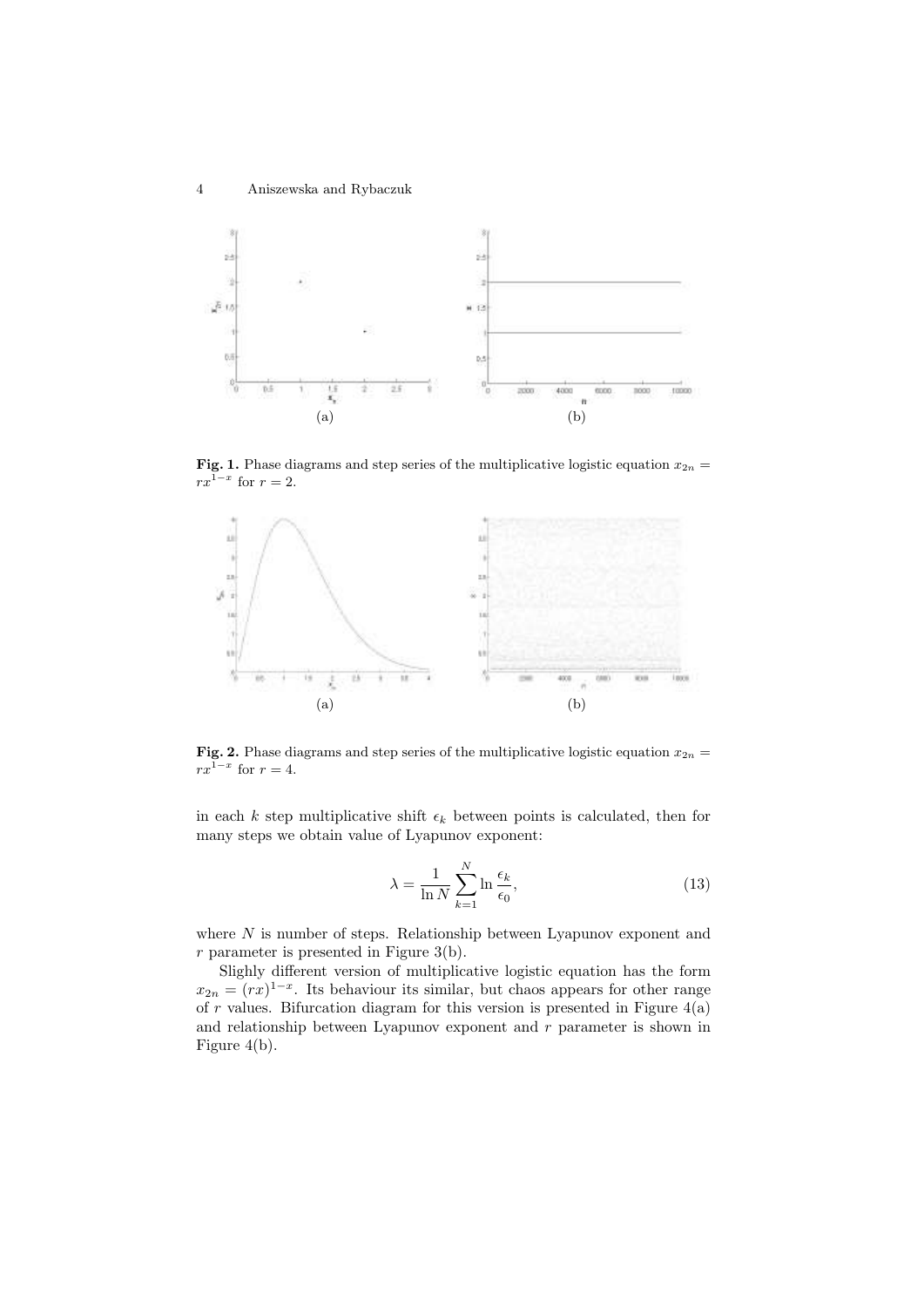### $\begin{tabular}{ll} Chaos in multiplicative systems \end{tabular} \begin{tabular}{ll} \hspace*{-0.1cm} $5$ & \end{tabular}$



Fig. 3. Bifurcation diagram for the multiplicative logistic equation  $x_{2n} = rx^{1-x}$ and relationship between Lyapunov exponent and  $r$  parameter.



**Fig. 4.** Bifurcation diagram for the multiplicative logistic equation  $x_{2n} = (rx)^{1-x}$ and relationship between Lyapunov exponent and r parameter..

## 5 Multiplicative Lorenz system

Main goal of this paper is chaos examination in system described with multiplicative differential equations. The Lorenz system containing three nonlinear equations with three positive real parameters:

$$
\begin{aligned}\n\frac{dx}{dt} &= \sigma y - \sigma x\\ \n\frac{dy}{dt} &= rx - y - xz\\
\frac{dz}{dt} &= xy - bz\n\end{aligned} \tag{14}
$$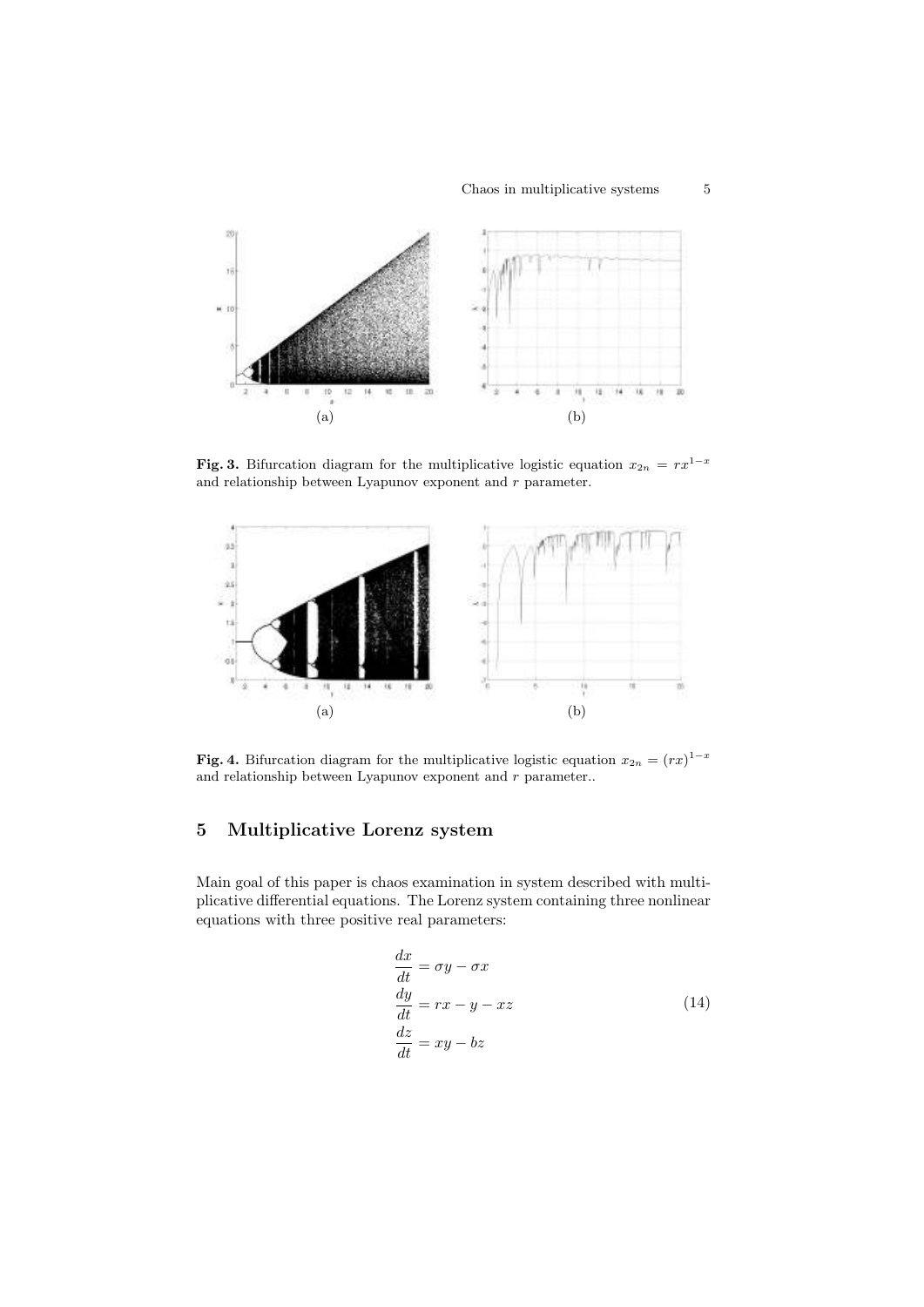### 6 Aniszewska and Rybaczuk

was chosen as an exemplary chaotic dynamical system and it has been transformed into multiplicative dynamical system: addition was replaced by multiplication and multiplication by raising to suitable power. The multiplicative Lorenz system equals:

$$
\frac{\pi x}{\pi t} = y^{\sigma} x^{-\sigma}
$$
  
\n
$$
\frac{\pi y}{\pi t} = x^{r} y^{-1} x^{-\ln z}
$$
  
\n
$$
\frac{\pi z}{\pi t} = x^{\ln y} z^{-b}.
$$
\n(15)

Detailed analysis of Lyapunov type stability for this system was presented in Aniszewska and Rybaczuk[2]. It provide the same results as for classical Lorenz system. The solutions of nonlinear multiplicative dynamical systems can be calculated using numerical methods therefore multiplicative Runge-Kutta methods presented in [1] was employed to perform numerical simulations.



Fig. 5. Trajectories of the multiplicative Lorenz system (15) for  $\sigma = 10$ ,  $b = \frac{8}{3}$  and various  $r$  values in linear and logarithmic scale.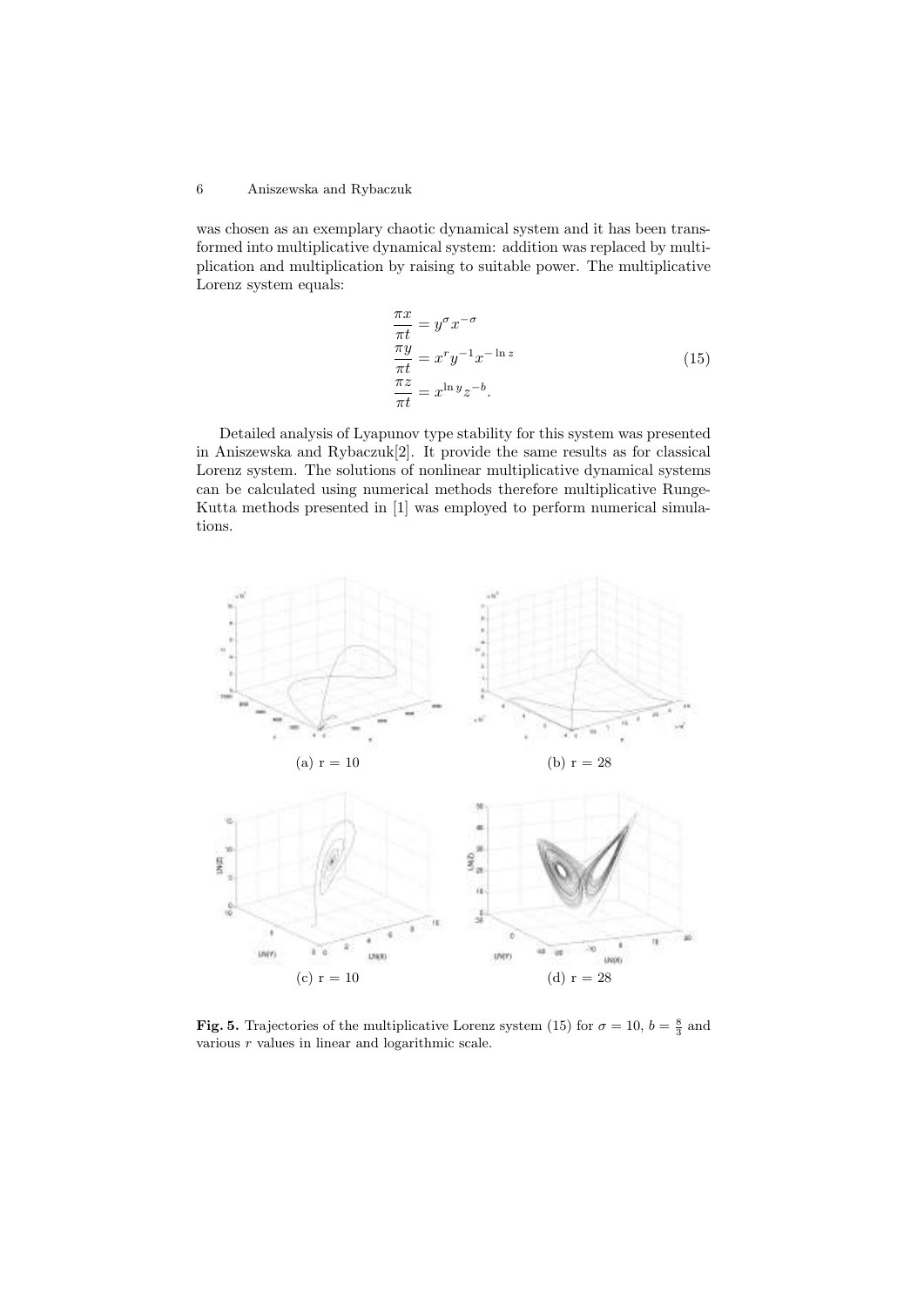Numerical solutions of the multiplicative Lorenz system (15) revealed that chaos appears for  $r > 24.84$  for  $\sigma = 10$  and  $b = \frac{8}{3}$ . Trajectory spirals out two equilibria and creates butterfly shape attractor, which is visible in logarithmic scale.

In case of multi-dimensional dynamical systems calculating Lyapunov exponents is more complicated, because local behaviour of close trajectories may vary with the direction. For calculation of the largest Lyapunov exponent of the multiplicative Lorenz system we employed multiplicative version of method introduced in [6]. For classical dynamical system the largest Lyapunov exponent equals:

$$
\lambda = \lim_{t \to \infty} \frac{1}{t} \ln \frac{L(t)}{L(0)},\tag{16}
$$

where  $L(t)$  is linear extent of ellipsoid created in space by two trajectories. For multiplicative dynamical systems the largest Lyapunov exponent should be calculated as:

$$
\lambda = \lim_{t \to \infty} \frac{1}{\ln t} \ln \frac{L(t)}{L(0)},\tag{17}
$$

because time shift is multiplicative.

Results of the largest Lyapunov exponent computation for the multiplicative Lorenz system are given in Table 1.

| $\mathbf{v}$<br><b>I</b> |             | ັ           | . .<br>ı.<br>ŦΩ | ഹ<br>∠∪ | ີດ⊧<br>40 | $\sim$<br>40 |
|--------------------------|-------------|-------------|-----------------|---------|-----------|--------------|
| $\lambda$                | ◡<br>1-0.YJ | - 1<br>U.JJ | -v.o4           | -<br>-- | ∪.∪∠      | u<br>0.01    |

Table 1. The largest Lyapunov exponent of the multiplicative Lorenz system for  $\sigma = 10, b = \frac{8}{3}, 40\ 000$  steps, starting time 0.01 and time step 0.01.

### 6 Discussion

The results presented in the paper proof that all classical conditions concerning chaotic behavior can be extended onto multiplicative systems. The paper presents exemplary multiplicative systems with chaotic behaviour. Similarly like in case of dynamical system described with classical derivatives, nonlinearity and three indepenent variables are necessary for chaos occuring in systems described with multiplicative derivatives.

### References

1.D.Aniszewska. Multiplicative runge-kutta methods. Nonlinear Dynamics, 50:265  $-272, 2007.$